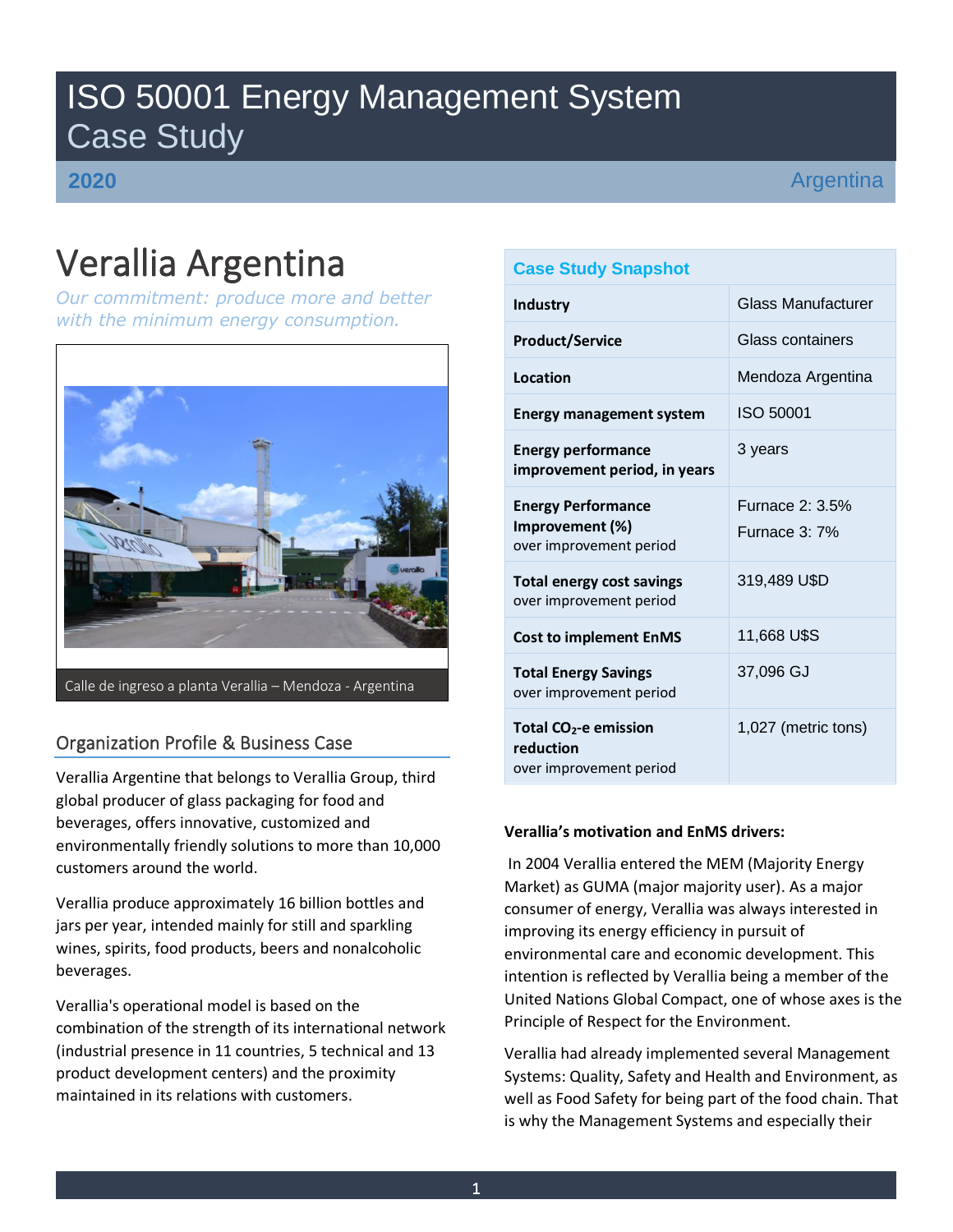spirit of continuous improvement is already inserted in the company's culture.

*"Just as years ago it became essential to have a quality system, an energy efficiency system is today a necessity of every company that wishes to be sustainable in a world that must preserve its resources and at the same time be profitable."*

—G. R. Olivera, EnMS responsible

# Business Benefits

The benefits that had begun since improvements were implemented became tangible as specific energy indicators were defined. Thus, improvement points were also detected through analysis of deviations that were previously not easy to detect.

#### **Implementation Costs and savings**

The cost of implementing the EnMS wasn't very high since we were able to take advantage of the know-how of the people who were previously prepared by the GEF Energy Efficiency Project program.

The time used in training people, elaboration of procedures and internal audits was approximately 1500 hours.

| <b>50001 Implementation Costs</b>            |       |
|----------------------------------------------|-------|
| <b>Description</b>                           | u\$s  |
| Pre Audit IRAM                               | 1650  |
| Training 6 people in 50001 requirements - BV | 700   |
| Training 6 people in 50001 Audit - BV        | 700   |
| Pre Audit BV                                 | 910   |
| <b>Auditors allowances Pre Audit BV</b>      | 74    |
| Auditors allowances Pre Audit BV             | 330   |
| Auditors allowances Pre Audit BV             | 160   |
| <b>Certification Audit BV</b>                | 2415  |
| Auditors allowances Certif. Audit BV         | 91    |
| Auditors allowances Certif. Audit BV         | 496   |
| Auditors allowances Certif. Audit BV         | 141   |
| Outsourced consulting                        | 4000  |
| Total u\$s                                   | 11668 |

After the energy savings were implemented, we had improvements in the performance of the plant. With the same amount of energy, production increased over the years. For these calculations we must take into account correction factors that take into account variables that have great influence such as the aging of the melting furnace. The ovens have a useful life of approximately 10 years and depend a lot on the treatment you have suffered. Through its useful life, the melting furnace experiences deterioration in its walls that causes energy to be lost in the form of heat.

# **Energy performance improvement achieved:**

- Furnace 2: 3.5 %
- Furnace 3: 7 %

Although in both furnaces we have had an improvement in energy efficiency, it can be seen that in Furnace 3 it is much greater.

In order to compare one year with another, it is necessary to consider an aging factor in melting furnaces since in itself there will be a greater consumption over time, which does not mean that their energy development does not improve from year to year.

Since both furnaces are reached by the same aging variable, this is not the case with the extraction that is much greater in the melting furnace 2 and therefore has suffered more deterioration and consequently has greater heat losses.

#### **Energy savings:**

| Saving Gj | 2018   | 2019   |  |  |
|-----------|--------|--------|--|--|
|           |        |        |  |  |
| l Total   | 21.910 | 15.186 |  |  |

| <b>Saving USD</b> | 2018    | 2019   |  |  |
|-------------------|---------|--------|--|--|
|                   |         |        |  |  |
| Total             | 271.057 | 48.432 |  |  |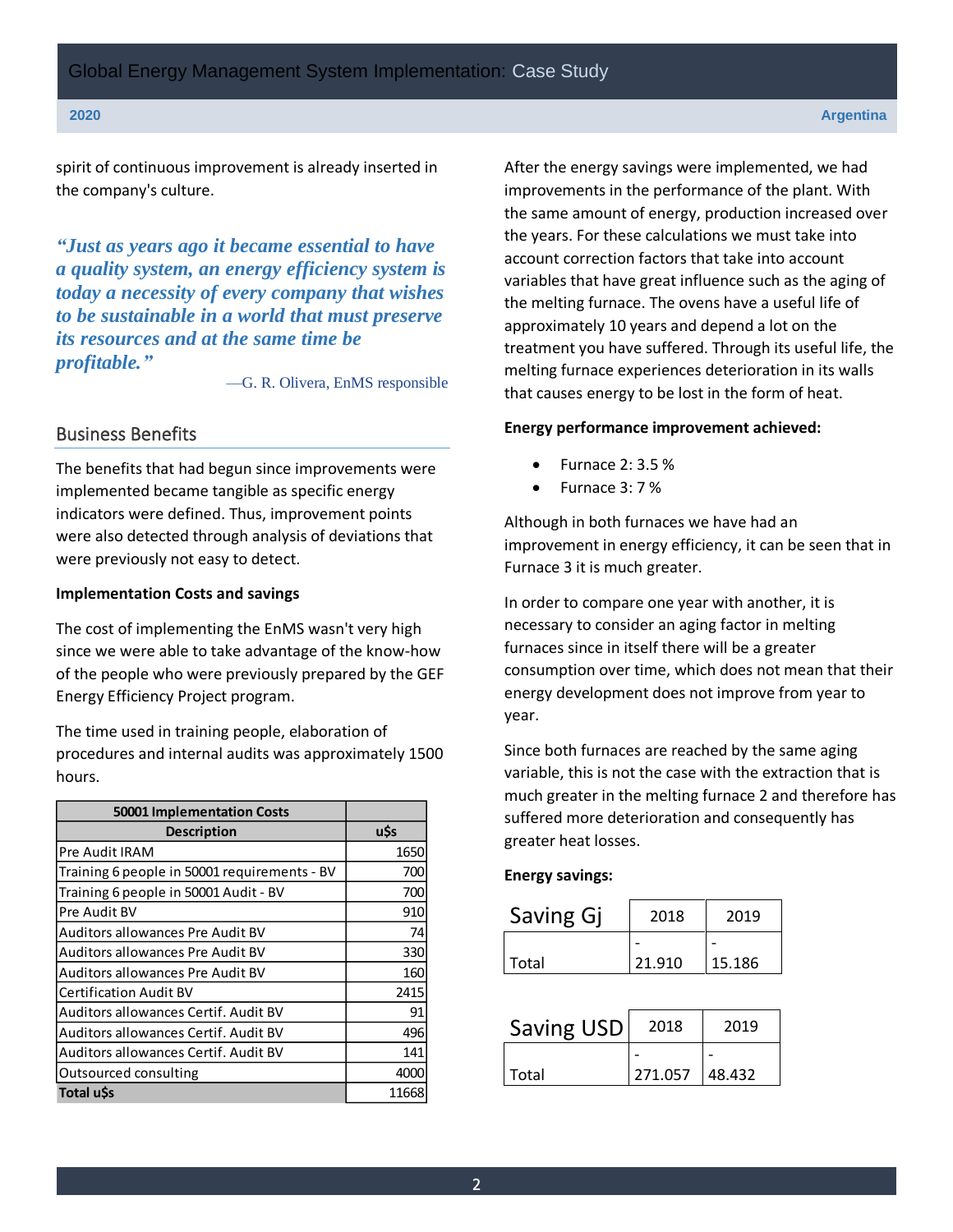### **Other benefits beyond economic**

With the implementation of Standard 50001, the "Glass, a transparent action" program was strengthened. "Glass, a transparent action" is an environmental-social program that the factory has implemented since 2012, whereby glass is collected for recycling and the benefit of that collection is given to a pediatric hospital.

This action implies a significant saving of raw material and energy since less fuel is used to melt glass, which results in significant energy savings.

Another good practice that was reinforced with the implementation of the EnMS was the follow-up of all the plant, administrative and industrial staff, through the EVE (environmental events), a tool anyone can use in the plant to report energy wastage in any of its shapes.

The staff became more observant and innovative in ideas that lead to improvements in energy performance.

They learned that Energy efficiency can be applied in all the places where we operate, even in our own homes, and in this way, they became replicators of the concepts of energy improvement outside the plant.

Beyond the economic benefit, staff awareness was one of the greatest achievements.

# Plan

Already in 2012 Verallia inaugurated its third glass melting furnace. This work that was designed, projected and executed with an interdisciplinary team and in which several companies of the group, from different countries collaborated, already had since its conception the energy efficiency incorporated. Then with the reconstruction of the melting furnace 2 in 2014, it was updated with the latest technologies and processes for energy saving.

Verallia went through these years working on the improvement from the energy point of view not only in the improvement of their equipment but also in the improvement of the processes.

Because the furnace is the largest consumer of energy, various audits of specialists who analyze actions to improve the melting process were raised through the factories.

In this benchmarking work, the support and commitment of the highest positions that make strategic business decisions was fundamental.

In 2016 Verallia Argentina entered the GEF Energy Efficiency Project through the Secretariat of Strategic Energy Planning of the Ministry of Energy and Mining. Through this program, what was already being done in terms of energy saving in both glass melting furnaces, was made official.

The program consisted of a distance training of a group of people who formed the first Energy Efficiency committee.

The group was formed by people from different sectors that in one way or another were related to energy efficiency, from the purchasing sector, through workshops to large users within the plant such as the glass fusion sector and the sector of packaging manufacturing.

Audits were then conducted to see progress in implementation. Although this program gave the initial kick to the implementation, it was in 2017 that we were finally able to define a Policy, Manual, a baseline and make energy reviews.

The first step in this process was to recognize among the types of energy used today in the plant, which of them is significant, considering two criteria:

- Amount of energy saved.
- Percentage of energy with the possibility of saving.

Then and what we consider a very important step since it is the commitment signed by the CEO, we define the Energy Efficiency Policy.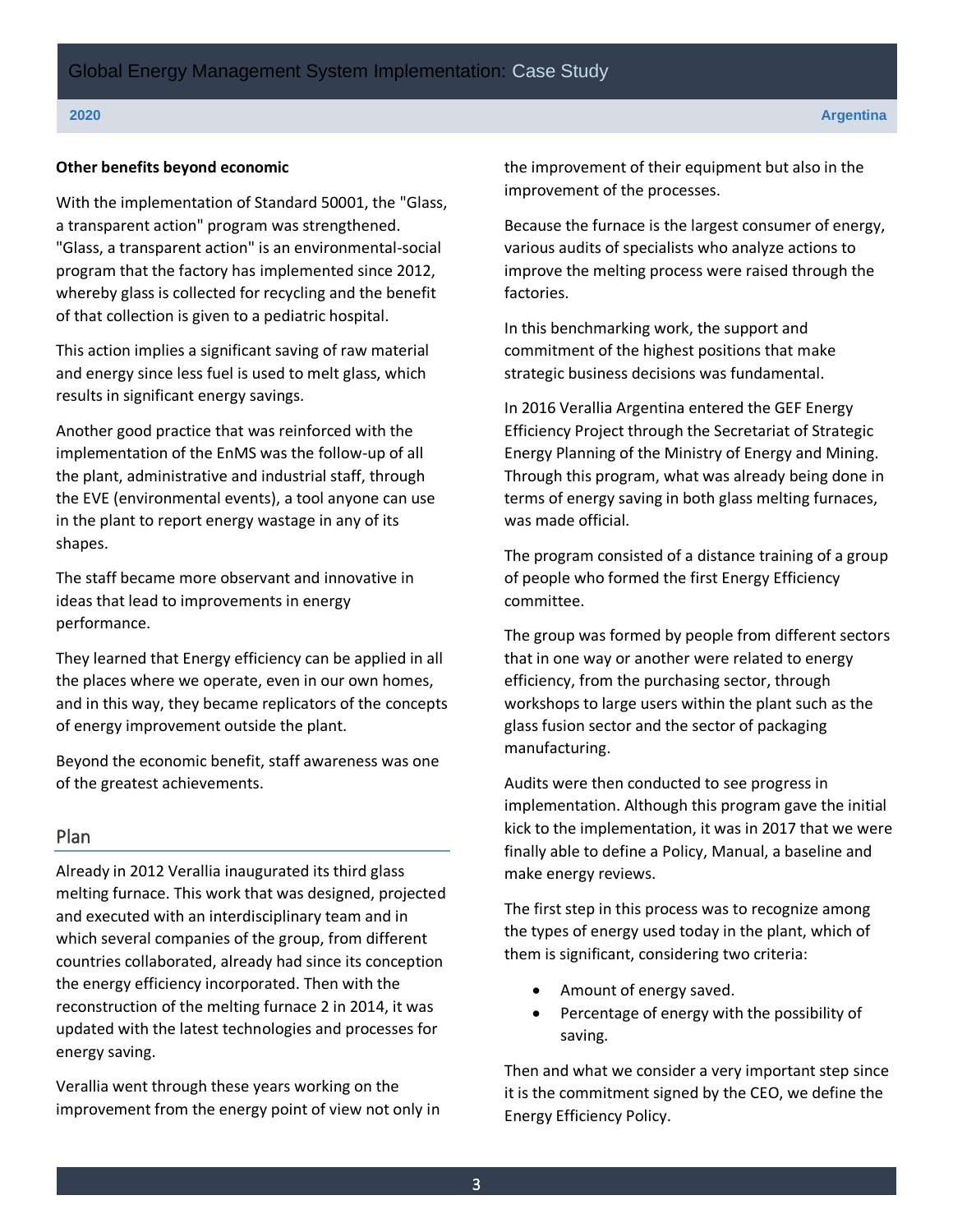At the end of 2017 we asked a certifying entity for a pre-audit from which we could draw numerous conclusions.

At this point, it was important to review the legal energy requirements to see if we met all the points required by the current municipal, provincial and national laws.

Finally, after an intensive staff training and internal audits in 2018, we were able to certify at the beginning of 2019.

# *"The efficient use of energy has fundamental advantages for our Company: Take care of a resource that is scarce, thus optimizing costs and preserving the environment."*

—Walter Formica, Verallia Argentina's Director

# Do, Check, Act

The energy efficiency committee (cited above), began meeting weekly and the Energy Efficiency Manual began to be developed.

The first thing was to identify the energies used in the plant, the major users of these energies and draw up work criteria to define which were significant or not.

The Energy Policy was defined and then the legal requirements that Verallia must meet from the energy point of view were analyzed.

In the energy review that was done, the consumption and use of energy was evaluated and these data were taken in kwh per ton of glass produced to what we call the Energy Baseline. This Baseline was taken in a year considered stable. (During that year there were no stops in the melting furnace due to repairs or the inclusion of new production lines)

The frequency of this review is at least once a year.

Among others, the improvements (in equipment and processes) that were made were:

• In lighting technology changes (led) and placement of sensors.

- Motor replacement for those commanded by frequency inverters. The engines are of
- efficiency class IE 3 Premium.
- Installation of energy consumption meters in 4 and 7 kg compressors.
- Close heat loss points with ceramic welding.
- Closing of furnace holes and sight glasses.
- Relocation of metal burner sleeves to reduce parasitic air intakes.
- Throat temperature decrease in white glass.
- Analysis and elimination of losses in Batch Plant tapes.
- Implement daily consumption indicator of 7kg and 4kg compressors.
- Reduction of fire change time in both melting furnaces.
- Endoscopy to identify points of heat loss.

| <b>ENERGY CONSUMPTION BY SOURCE IN 2017 IN KWH</b> |        |  |  |  |  |
|----------------------------------------------------|--------|--|--|--|--|
| NATURAL GAS                                        | 84,46% |  |  |  |  |
| <b>ELECTRICITY</b>                                 | 15,22% |  |  |  |  |
| GLP                                                | 0,26%  |  |  |  |  |
| GASOIL                                             | 0,06%  |  |  |  |  |

Energy use diagrams were developed and from there the melting furnace (natural gas) and the compressors of the plant could be defined as significant. (electricity)

# **Energy use diagrams**

We use diagrams to see in which points of the plant the energies are consumed, and which were the biggest consumers of those energies: significant users of the Energy. (USES)

Example: Natural Gas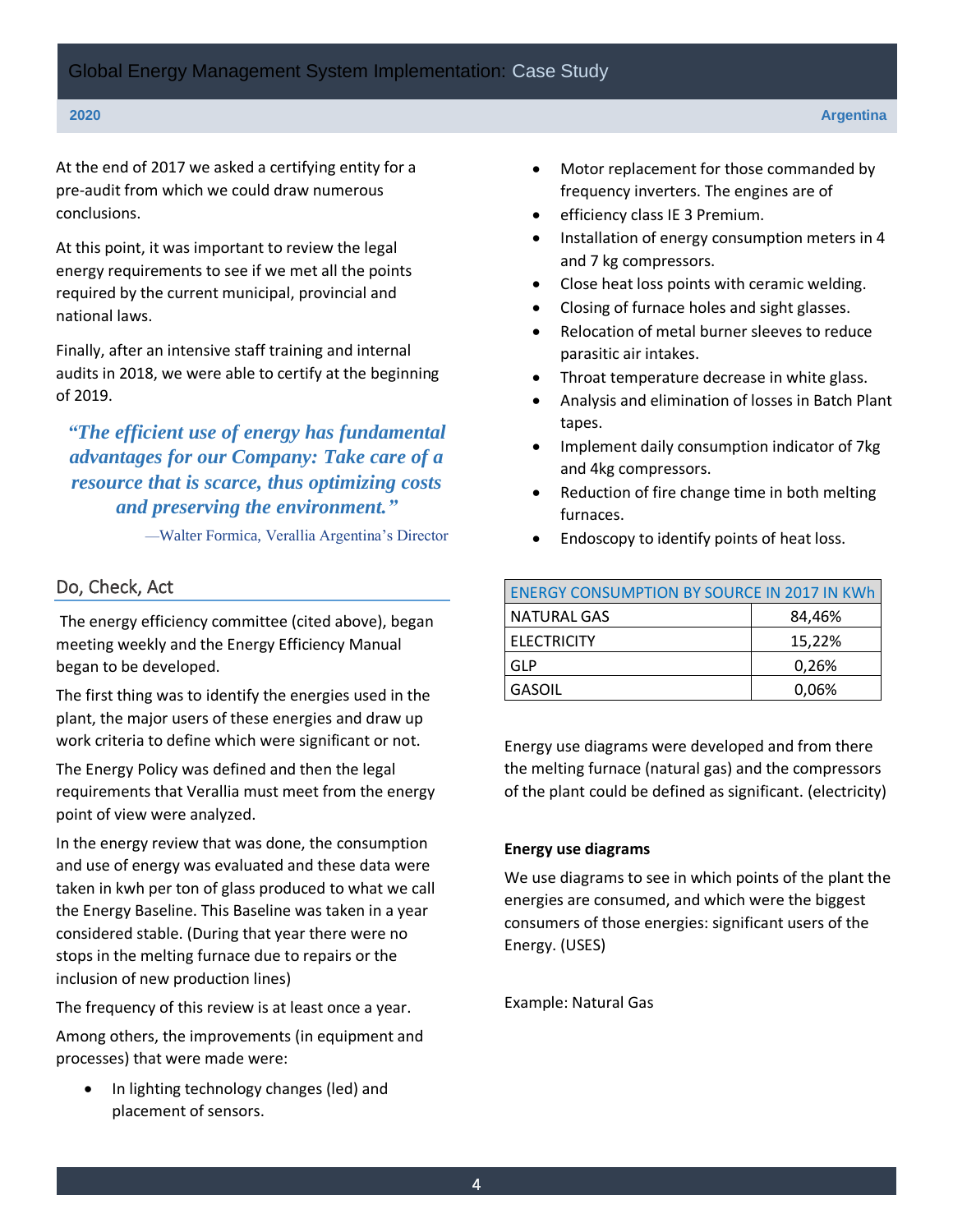

### **Baseline**

|         | Línea de Base (2017)<br>Consumo de energía Rayen Cura<br>1.549,1 1.554,9 1.551,7<br>1.548,0<br>1.497.9<br>1.509.7<br>1.491,3<br>1.493,7<br>1.490,5<br>1.478,4<br>1.459,0<br>1.441.1 |          |          |          |        |                                                                         |           |          |          |          |          |          |
|---------|-------------------------------------------------------------------------------------------------------------------------------------------------------------------------------------|----------|----------|----------|--------|-------------------------------------------------------------------------|-----------|----------|----------|----------|----------|----------|
| kWh/TVT | 446.5                                                                                                                                                                               | 467.7    | 478.5    | 466.5    | 463,9  | 493,4                                                                   | 492,3     | 482.5    | 465.7    | 496,0    | 487,1    | 472,5    |
|         | $ene-17$                                                                                                                                                                            | $feb-17$ | $mar-17$ | $abr-17$ | may-17 | jun-17<br><b>-B-TOTAL GAS (kwh/TVT)</b><br>TOTAL ELECTRICIDAD [kWh/TVT] | $i$ ul-17 | $ago-17$ | $sep-17$ | $oct-17$ | $nov-17$ | $dic-17$ |

# **Energy Performance Indicators**

Specific indicators were defined to monitor and measure energy performance.

The indicators allow various sectors within the plant to understand the energy performance for which they are responsible.

Specific indicators were defined to monitor and measure energy performance.

The indicators allow various sectors within the plant to understand the energy performance for which they are responsible.

The indicators defined between management and headquarters are then converted to operational indicators so that the operational level knows what role it plays in energy performance.

The energy objectives to be followed are then defined and thus the improvement plans are drawn. This objectives is sometimes divided into goals.

The plans must contain at least

- the proposed goal,
- the means and deadlines for achieving it,
- the person or persons responsible for reaching it,
- the method by which the improvement is verified.

#### **Responsibilities**

As for the taking of responsibilities of factory personnel is done through communication through:

Theoretical-practical training.

**Newsletters** 

Daily dialogues before taking the work shift.

Meetings in work shifts.

Internal audits

The group of people that make up the energy efficiency committee is also in charge of internal audits. These audits are defined in an annual plan where all the areas and processes involved in Energy Efficiency are reviewed.

As a major consumer of energy and to comply with Law 27,191 of Renewable Energies, Verallia buys this type of energy directly from a generator. This law requires that a growing percentage of the company's electricity consumption come from renewable sources.